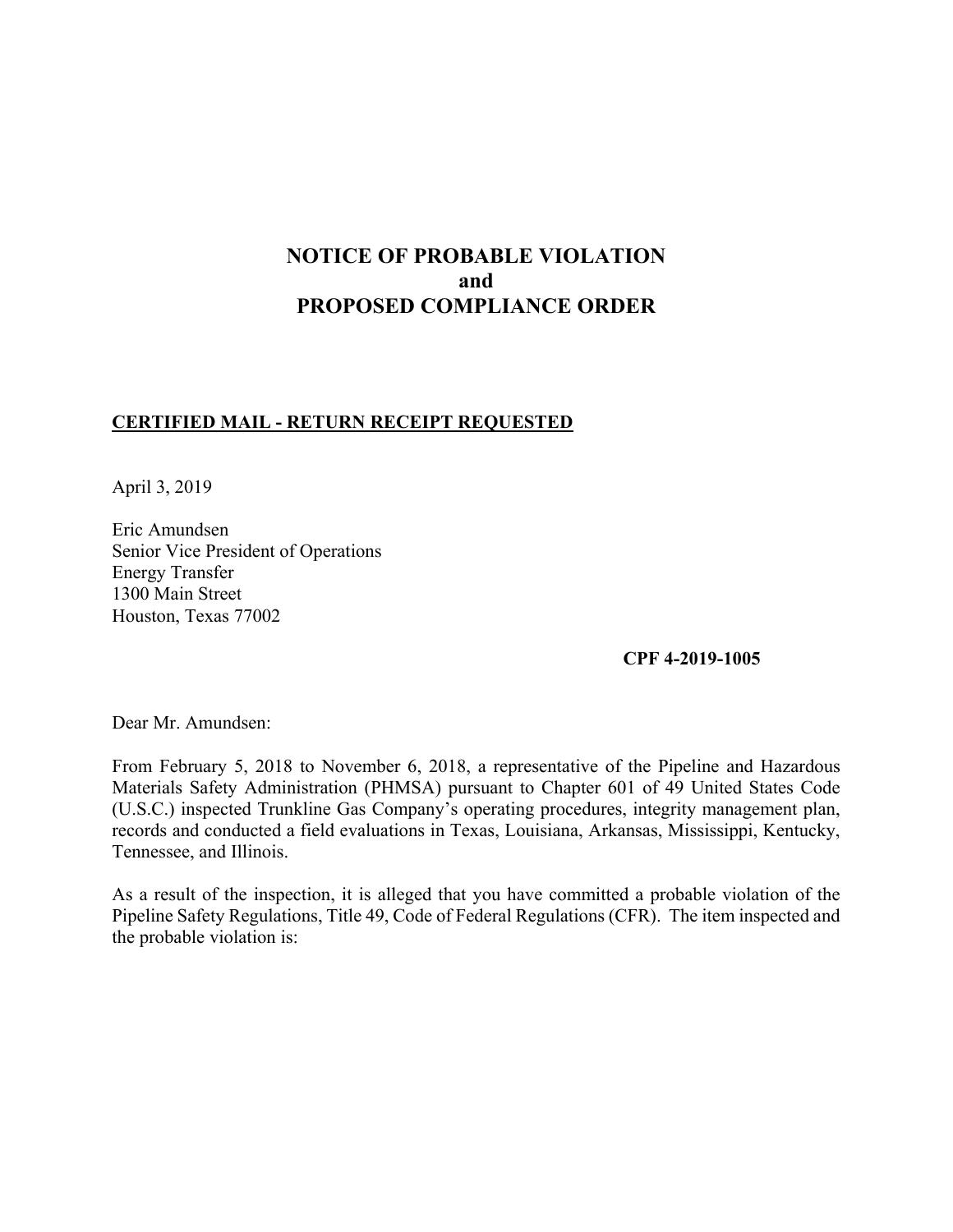#### **1. §192.905 How does an operator identify a high consequence area?**

 **planning responsibilities who indicate to the operator that they know of locations that (b)(1) Identified sites. An operator must identify an identified site, for purposes of this subpart, from information the operator has obtained from routine operation and maintenance activities and from public officials with safety or emergency response or meet the identified site criteria. These public officials could include officials on a local emergency planning commission or relevant Native American tribal officials.** 

Trunkline failed to identify two sites as High Consequence Areas (HCA) on their Cypress Discharge segment. Trunkline failed to follow their written SOP *B.13 Surveillance for Class Location and HCA Determination* referenced in their Pipeline Integrity Management Plan Section 3 Identification of High Consequence Area (HCAs) & Identified Sites, and *Best Practice B.17 Determining High Consequence Areas* referenced by SOP B.13.

 Specifically, Trunkline failed to identify the Explorers Club Child Care/Preschool (Preschool) located at 22903 Springwoods Village Parkway in Spring, Texas and The Mark at City Place Springwoods Village Apartments (Village Apartments) located at 1600 Springwoods Plaza Drive in Spring, Texas which are within their calculated PIR.

 identified sites were found within the PIR and were not classified as high consequence In May 2018, during the review of Trunkline's high consequence area mapping, two areas. Both sites were in Trunkline's pipeline PIR and within .3 miles of each other.

The record does not show the Preschool nor the Village Apartments were visited by personnel and shows an Occupancy Count was not confirmed as required by Trunkline's SOP *B.13 Surveillance for Class Location and HCA Determination* and *Best Practice B.17 Determining High Consequence Areas.* Trunkline's HCA maps, Forms, HCA Tracker, surveillance, along with PHMSA's ArcMap, and NPMS confirm Trunkline failed to identify HCA sites by failing to follow their IMP process and SOP manual.

#### Proposed Compliance Order

 exceed \$2,000,000 for a related series of violations. For each violation involving LNG facilities Under 49 U.S.C. § 60122 and 49 CFR § 190.223, you are subject to a civil penalty not to exceed \$213,268 per violation per day the violation persists, up to a maximum of \$2,132,679 for a related series of violations. For violation occurring on or after November 2, 2015 and before November 27, 2018, the maximum penalty may not exceed \$209,002 per violation per day, with a maximum penalty not to exceed \$2,090,022. For violations occurring prior to November 2, 2015, the maximum penalty may not exceed \$200,000 per violation per day, with a maximum penalty not to occurring on or after November 2, 2018 and before November 27, 2018, an additional penalty of not more than \$76,352 may be imposed. For each violation involving LNG facilities occurring prior to November 2, 2015, an additional penalty of not more than \$75,000 may be imposed. For each violation involving LNG facilities occurring prior to November 2, 2015, an additional penalty of not more than \$75,000 may be imposed.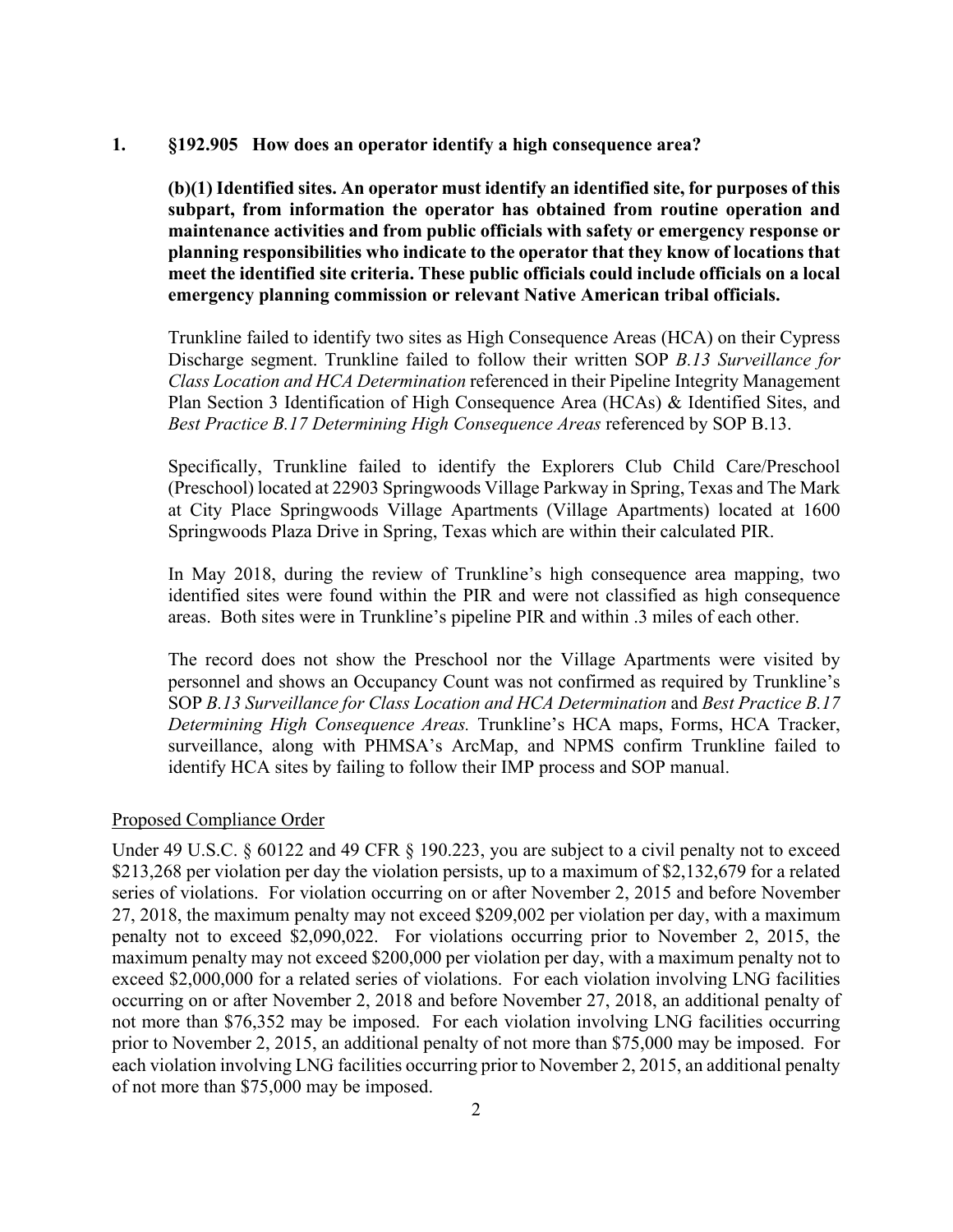decided not to propose a civil penalty assessment at this time. We have reviewed the circumstances and supporting documents involved in this case, and have

With respect to item 1 pursuant to 49 U.S.C. § 60118, the Pipeline and Hazardous Materials Safety Administration proposes to issue a Compliance Order to Trunkline Gas Company. Please refer to the *Proposed Compliance Order*, which is enclosed and made a part of this Notice.

#### Response to this Notice

 *Compliance Proceedings*. Please refer to this document and note the response options. Be advised treatment under 5 U.S.C. 552(b), along with the complete original document you must provide a Enclosed as part of this Notice is a document entitled *Response Options for Pipeline Operators in*  that all material you submit in response to this enforcement action is subject to being made publicly available. If you believe that any portion of your responsive material qualifies for confidential second copy of the document with the portions you believe qualify for confidential treatment redacted and an explanation of why you believe the redacted information qualifies for confidential treatment under 5 U.S.C. 552(b).

 submit your correspondence to my office within 30 days from receipt of this Notice. This period Following the receipt of this Notice, you have 30 days to submit written comments, or request a hearing under 49 CFR § 190.211. If you do not respond within 30 days of receipt of this Notice, this constitutes a waiver of your right to contest the allegations in this Notice and authorizes the Associate Administrator for Pipeline Safety to find facts as alleged in this Notice without further notice to you and to issue a Final Order. If you are responding to this Notice, we propose that you may be extended by written request for good cause.

In your correspondence on this matter, please refer to **CPF 4-2019-1005** and, for each document you submit, please provide a copy in electronic format whenever possible.

Sincerely,

Mary L. McDaniel, P.E. Director, Southwest Region Pipeline and Hazardous Materials Safety Administration

Enclosures: *Proposed Compliance Order Response Options for Pipeline Operators in Compliance Proceedings*